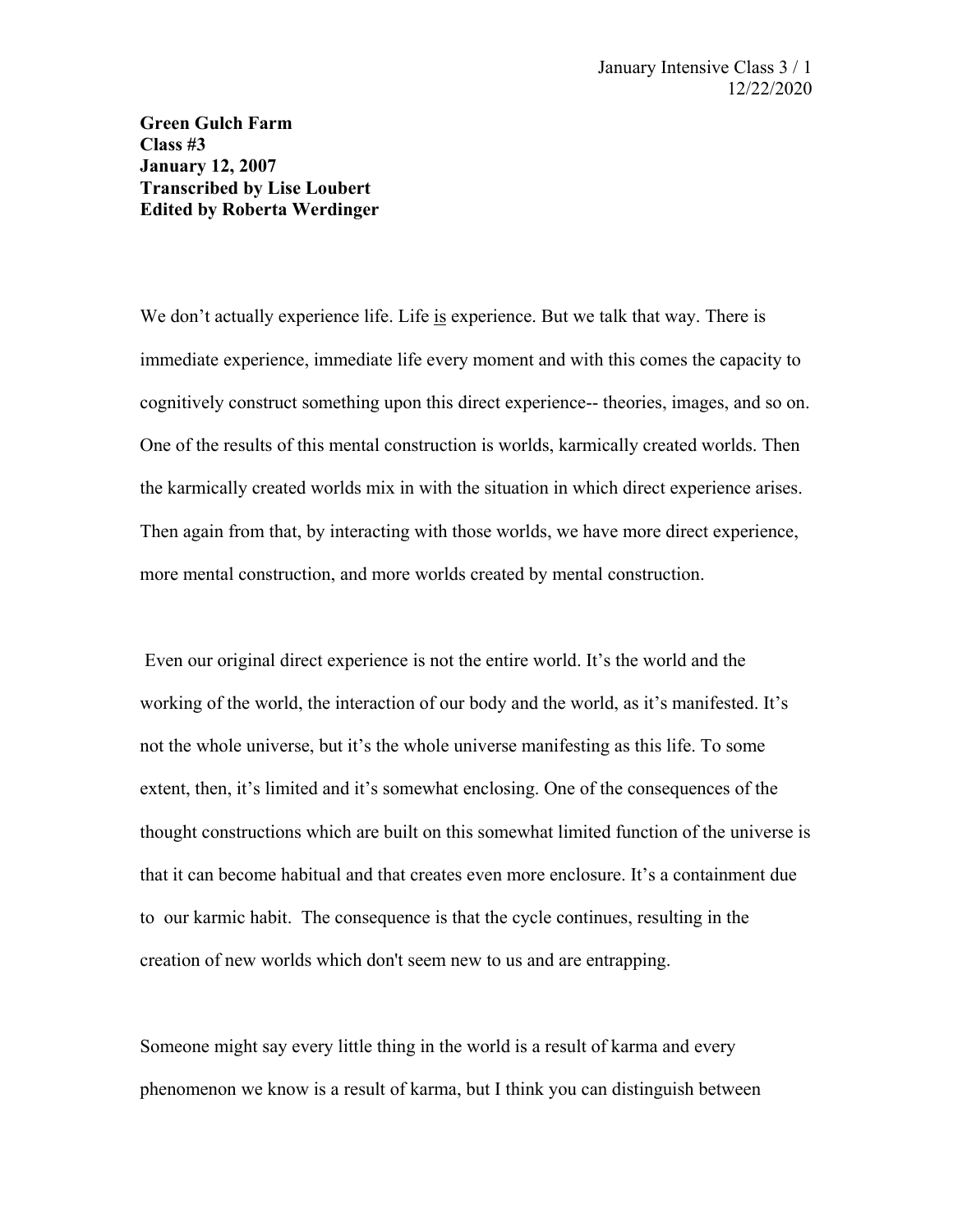personal karma and collective karma. My understanding is that physical phenomena that we are responding to are a result of collective karma, all contributing to what is called in Sanskrit (?) a container world, [*majama rilka?*]. Then there is the world of beings, *[satva loca?]* and that is also created by karma, but there, I think, our personal lineage is more relevant. But I don't think that we or our karma is all that makes us either. I think that we, living beings, are made from our body interacting with the world. The body doesn't make the body, but the body interacting with the physical world creates a life experience; then there is a basis for karmic activity. The consequence of that is more worlds, more beings that interact to create more consciousness and more karma. But the individual doesn't make this go by him- or herself. Each individual person, although they don't make themselves, can observe to some extent their own creation... Not how they create things but how they are created. They can observe the cause and effect of their own selfhood, and see that that self is not self-made.

And also I thought I would mention at this point that our body is in some sense both a gross and a subtle material event. The gross material events are the sensible data. The subtle material events are the sensitive organs. So our body is a sensible body, a sensitive body, a sensual body. It's five organs, but it's also a tangible thing. It can be olfactory data. It can be an object that can give off sound [snaps fingers] [we need to verify that that's what he did] Light can use our body to be seen. We don't actually see light. We see light as it reflects off somebody's body.

So our bodies can be part of gross materiality and subtle materiality. Both the gross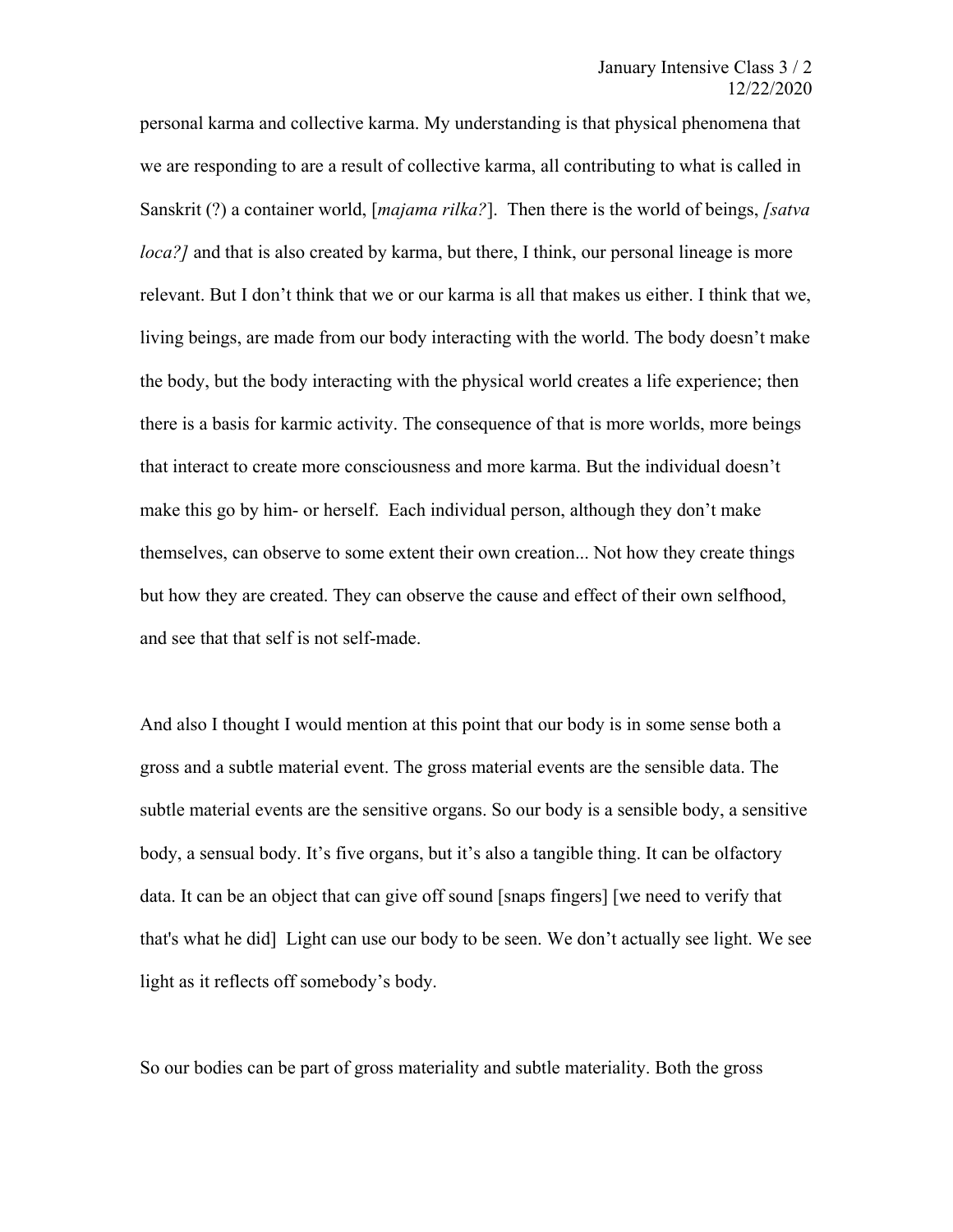material and the subtle material are the result of karma, but my body is not the result of my karma alone. My body is the result of everybody's karma. You are all responsible for my body according to that understanding, I would say, and also I am responsible for all of your bodies. You can take care of your body-- and you do, one way or another. But you also can take care of other people's bodies--and you do, one way or another. We both contribute to each other's physical existence and are responsible for each other's physical existence. You are not responsible as if you had an assignment, but in fact you do take care of everybody's body. You do respond to everybody's body. You do a relatively wholesome or unwholesome job of it. I can't help but respond to your bodies. I am responsible for your bodies and you are responsible for mine. You can't avoid it. You can't avoid making me. You can't avoid being made by me. And you can't avoid being responsible to me once I exist for a moment; then everything changes and you are responsible to the next body that I am.

Once again, the definition of karma is how we project our stories. Karma is mental construction to establish relationships with the world. I don't know of course, but to me it makes sense that I can't grasp my relationship with you. I can't grasp how you contribute to my life and I contribute to yours. But I can cognitively construct a picture of that relationship. This is a way to cope with the ungraspable flux of our relationship with each other.

We like to grasp because we desire, and we desire because we feel alienated and lacking. We feel alienated because we have distanced ourselves from this intense dance which is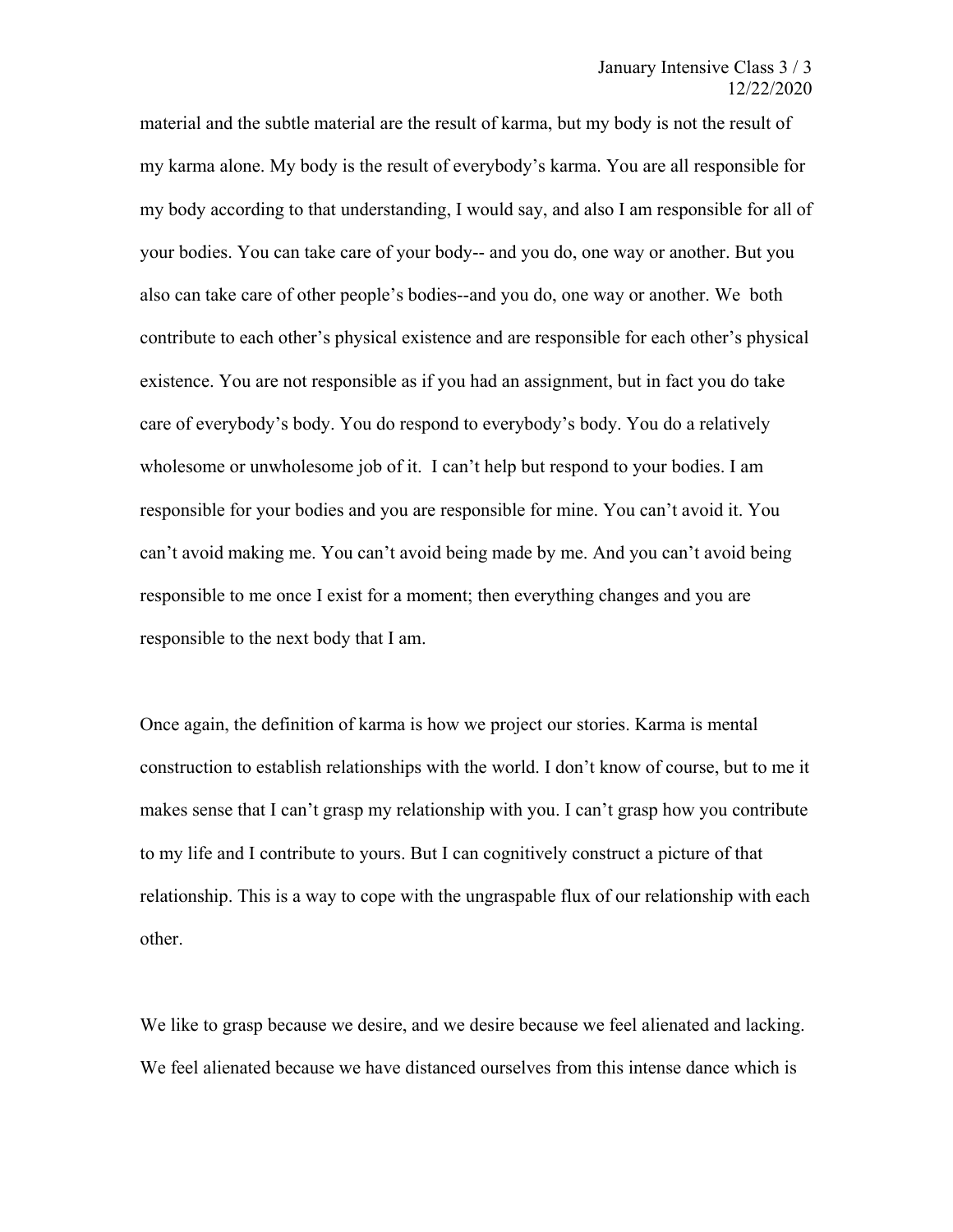our experience, this dance between ourselves and the world. We feel alienated from it because we're afraid of it. And we feel a lack all the time because we've created a sense of self to cope with our life, but we don't have this thing that we've created. So we both yearn and fear for this flux. And we're separated from it because we've constructed something which doesn't exist in hopes that it will give us some peace.

This is part of the cause and effect of our desires, our fears, and our longings. The Buddha teaches cause and effect to help us rectify our misapprehension, our misconceptions about our experiences. By rectifying our vision, we actually let go of these habits. In the advent of a body interacting with phenomena and consciousness arising, there is a self. So it isn't that we say there isn't a self, it is just a question of understanding it properly. Understanding it properly has to do with understanding the causes and conditions of misunderstanding, and also causes and conditions as they actually are.

In the Samdhinirmocana Sutra, there are three characteristics discussed for all phenomena: the other-dependent character, the imputational character, and the thoroughly established character. The thoroughly established character is the way things actually come to be, the way they always are. The other-dependent character is how they depend on other things to exist. The imputational character is an imaginary version of events. So in the study we've been doing so far, really we were talking just about the first two. When you see the thoroughly established character, you will be free of conception. The thoroughly established character is how it is. The imputational character is actually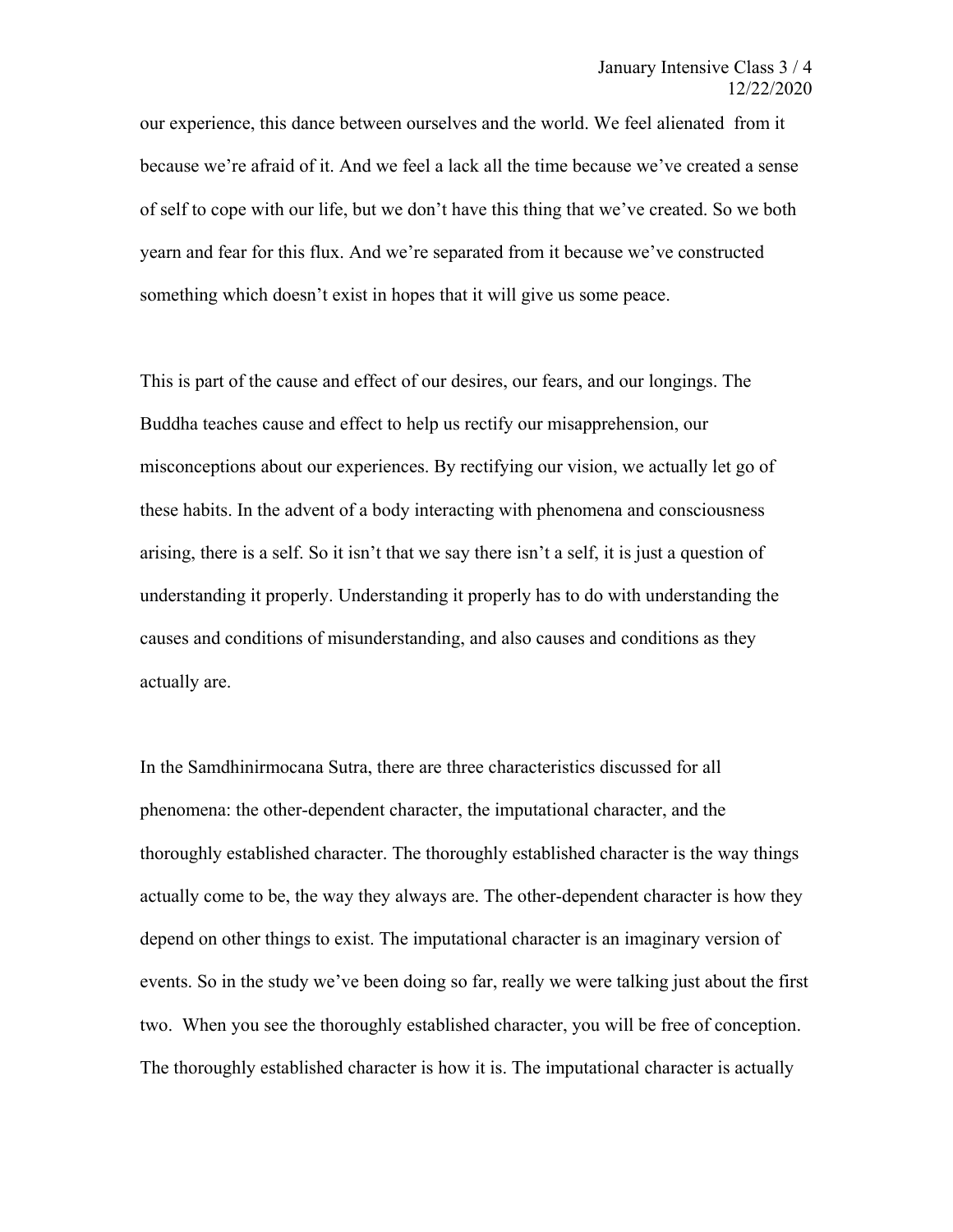not present in the other-dependent character. Our imputations on things are actually absent. To see their absence is to see the thoroughly established character. The absence of these projections is how they actually are.

The other-dependent character is free of, or lives in an absence of, imputation. By understanding that, your vision opens to see what the other-dependent is. The further revelation is to see how things happen when you find that the stories about how they happen are not actually present in the happening. So first you clear your vision by not believing your stories about how things happen, then you can see how things happen. But even before that, you are already liberated from the problems that come from adhering to the stories you tell about things. In other words, you can be liberated before you understand the full range of all the subtleties of causation. Any stories you have about how things come to be are absent in the way they come to be. When you see that all the stories that you have about the way things come to be cannot be found, when you verify that, then you can start to see how things come to be without any stories.

Are you ready to ask questions?...Some people are. Are the people who aren't ready for the people who are?

Fu Schroeder: So at the moment of the experience of the thoroughly established, is there perception?

Reb: Do you mean can you have a perception of the thoroughly established? Fu: Yes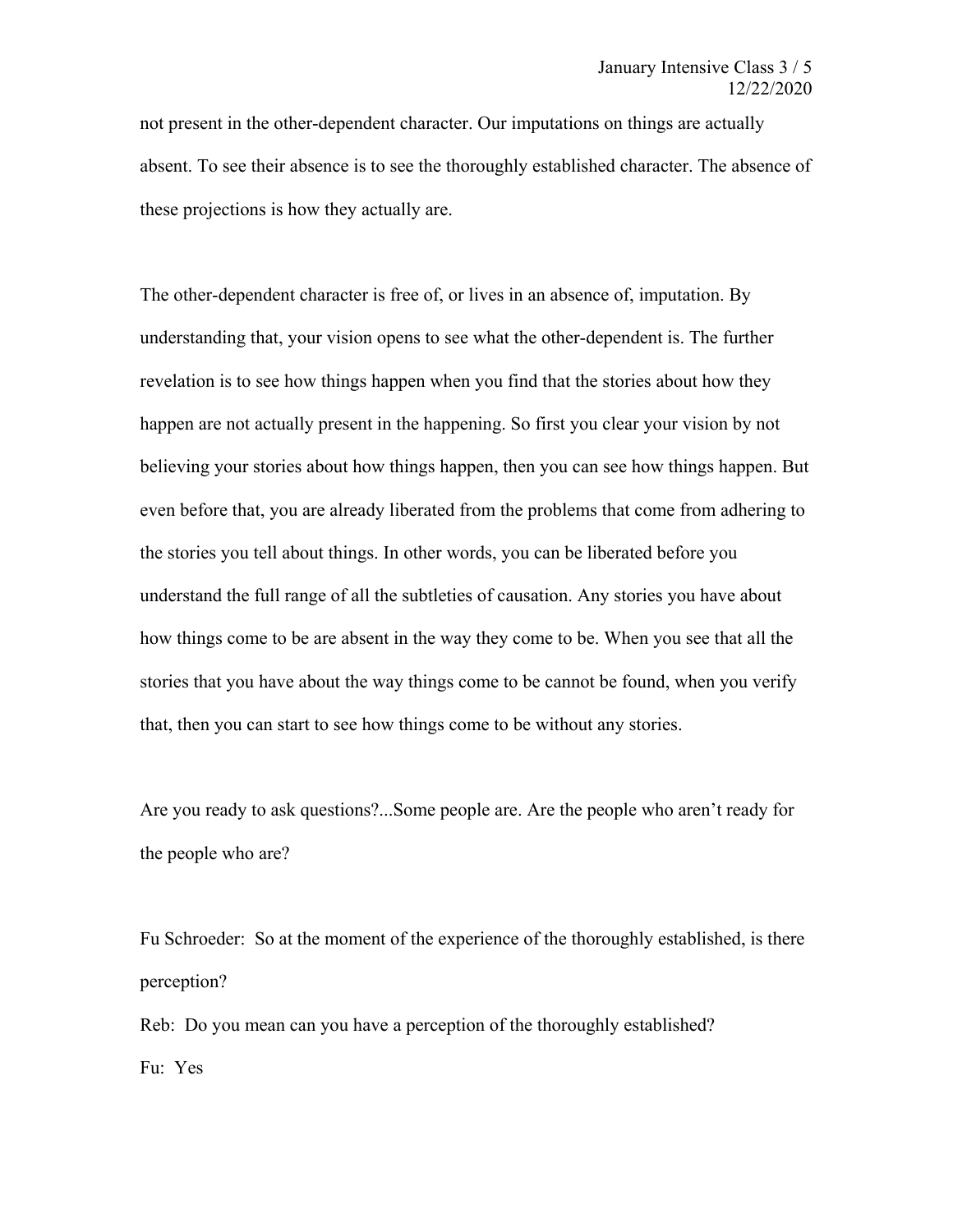Reb: Yes, uh huh.

Fu: What is the object of perception?

Reb: It's seeing that the imputational cannot be found, seeing that the story cannot be found in the phenomena… seeing through that.

Fu: So the story has to stay there for a while, it has to still be in the picture? Reb: You're looking for this story, this mental construction. Ok? And you have a perception that it can't be found. You can also have a valid understanding conceptually, in a way that you've never had before, that you can't find this. When you hear that teaching, that our stories about things cannot be found in them, maybe you think about that and meditate on that in your daily life for quite a long time. Then, one day, suddenly you see it the way you never saw before. You see it for the first time, that that's so, conceptually. That's a big transformation. You can also have a direct perception of that:: the absence of your karma in the world. --Or not so much in the world, but in your life, which is the relationship between your life and the world. Because you see the absence of your story that you're separate from the world, the absence of the separation between the grasper and the grasped. You can perceive that because it's a phenomenon. So phenomena have characteristics, and the characteristics are phenomena. Does that make sense? You can't directly see the other-dependent character because we do the thought construction on top of everything very fast. So you're experiencing the world, but then you're really experiencing the world through your karma. You have a cognitive version of the world, and then you superimpose your relationship with the world over this color. That's the imputed picture on top of the phenomenon, the color. So you need to study your karma to know that what you're going to be able to find out is not actually in any of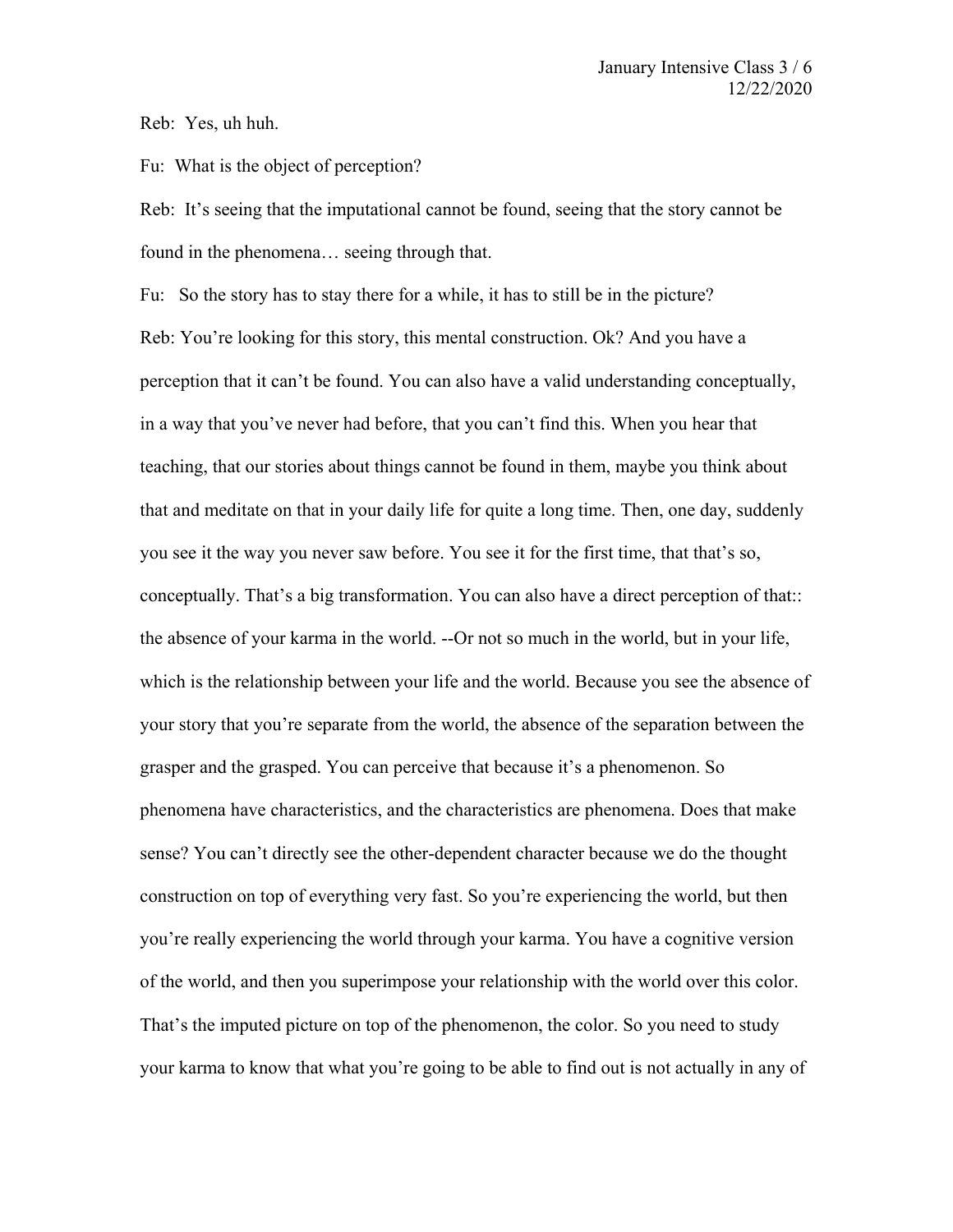these phenomena. Neither I nor you can make a story about our story which is found in the story.

Student: In one of the sutras we chant in the morning it says when dharma fills your whole body and mind, then something is missing. Is that what we sense that is missing, the stories and the karma that our body and mind are filled by?

Reb: That's another version of it: you would sense that your story is missing in the ocean. You go out in the ocean and you have this story about it, that it's a circle. You look at the circle, but you realize something's missing; this doesn't really characterize the ocean. You realize this is only 5% of what's going on. Another way to look at it would be, this circle is actually not in the ocean, but because of the way we see things, there seems to be a circle in the ocean. But there isn't actually a circle out in the ocean, and the ocean isn't actually circular. And there aren't those pictures up in the sky, but in order to make sense of the sky we make these stories about the sky.

When you realize how limited you are and you accept that limitation, you understand that the entire ocean is creating this limited version of itself. If you really accept that, then you realize this circle of water is the total manifestation, the whole works, of the ocean. It's not the whole ocean, it's the whole works. The whole ocean works through circles, through these little circles, and you can experience the manifestation of the whole works in a part. But if you refuse to accept the limitation, then you're just confused and you don't see the manifestation of the whole works.

Student: It sounds to me like you have to understand that the something that is missing is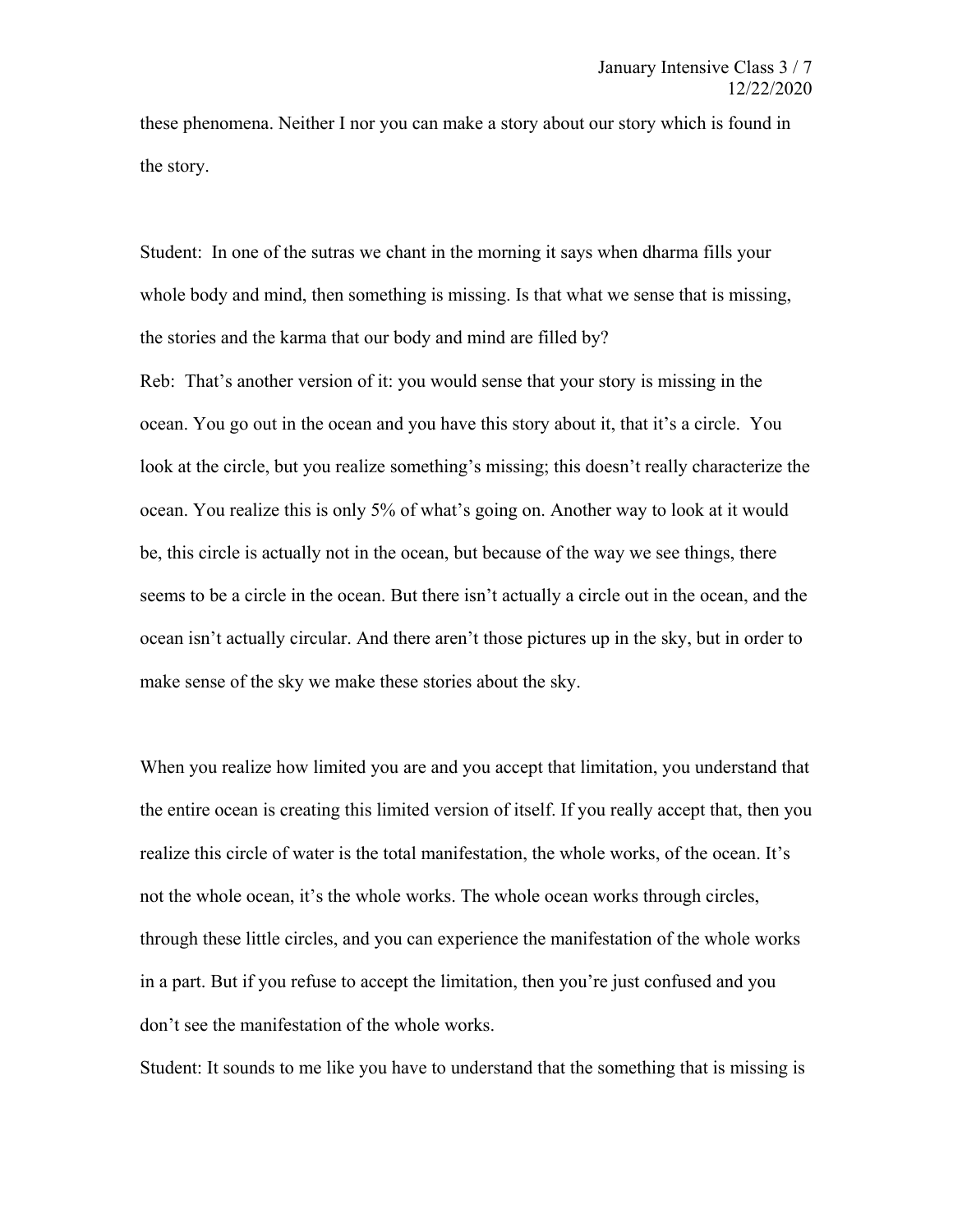actually very freeing.

Reb: Very freeing, yes, and it's a result of letting the dharma fill your body and mind. Then you can understand something is missing, and then you can be liberated by understanding that your limited situation is actually the whole universe working this way.

Student: How does this apply to our practicing Zen?... – Yesterday, for example, we cooked kale. We make some good food, food to feed everyone in here. Now I'd like to know the teaching applies to that.

Reb: The basic teaching here is be aware of what your story is while you're cooking. Moment by moment. Be aware of, "Now I have this story or intention to cut this vegetable, now I have the intention to bring these ingredients together, to add this condiment, this is my intention, I see myself in the kitchen, I see myself in relationship to these people, this is my position here, this is my job. Now I see that I have a different job. I see that. Because of my different job, I want to do this. So it goes each moment, noticing these intentions.

Student  $-1$  know-- this means if I do something, just do it. Anything that arises from karma, just arises.

 $Reb - Right$ 

Student: The other day you said that the river breaks through the road, and I'm trying to understand it in light of Dogen. I know yesterday we made the distinction between earlier Dogen and the focus of a later Dogen and reliance on karma, but when I see that, it looks to me that there's a road that breaks through, and the road builds the river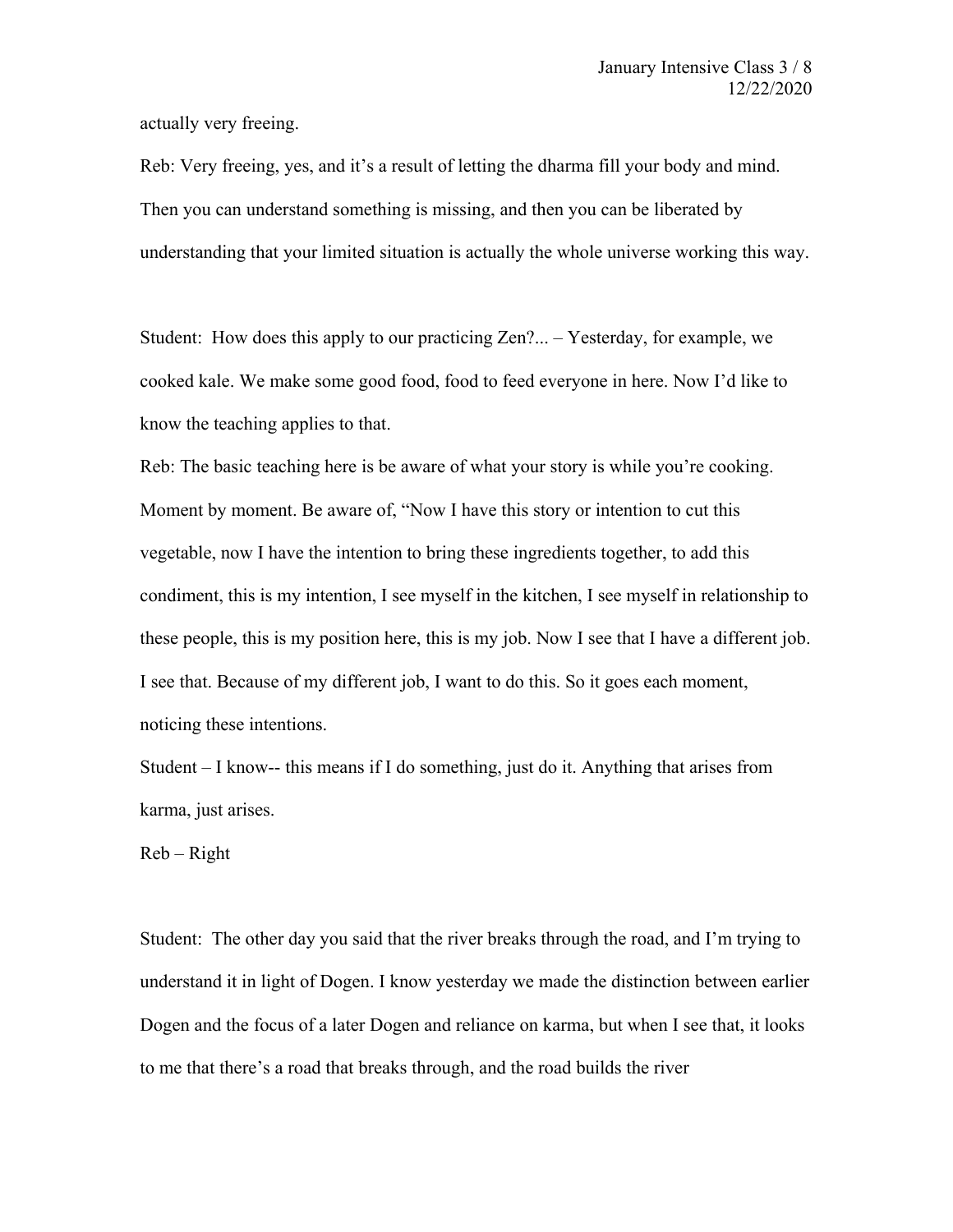Reb: -- and a road can build a river? Yes, it's a cyclical process. You can tell that story

too. But that is a thought construction, right?

Student: But it makes a difference, it's a subtle difference in practice.

Reb: What's the difference in practice?

Student: It's that I don't hold a river as a solid independent dharma

Reb: Ok, do you hold anything as a solid independent dharma?

Student: Sometimes

Reb: Hmm. And what do you do when you notice that?

Student: I notice that …in meditation, or not.

Reb: --or not, right. (laughter) and you notice whether you do it or not.

Student: Sometimes

Reb: Right, but do you have the intention to notice whether you do or not?

Student: Sometimes

Reb: Do you have it now?

Student: Yes.

## Reb: Yes?

Student: I was hoping we could go back for a moment to what you said about each person observing their own selfhood and observing that we're not self made…And I'm wondering where sensory perception begins, if we can know a bit about sensory organs. Reb: First, once you see your mind has constructed a story, once there's a mental construction of self in the world, then you look and see: Is it me over here talking to you over there? Is that the way I see it? And if I do see it that way, then I know I have what is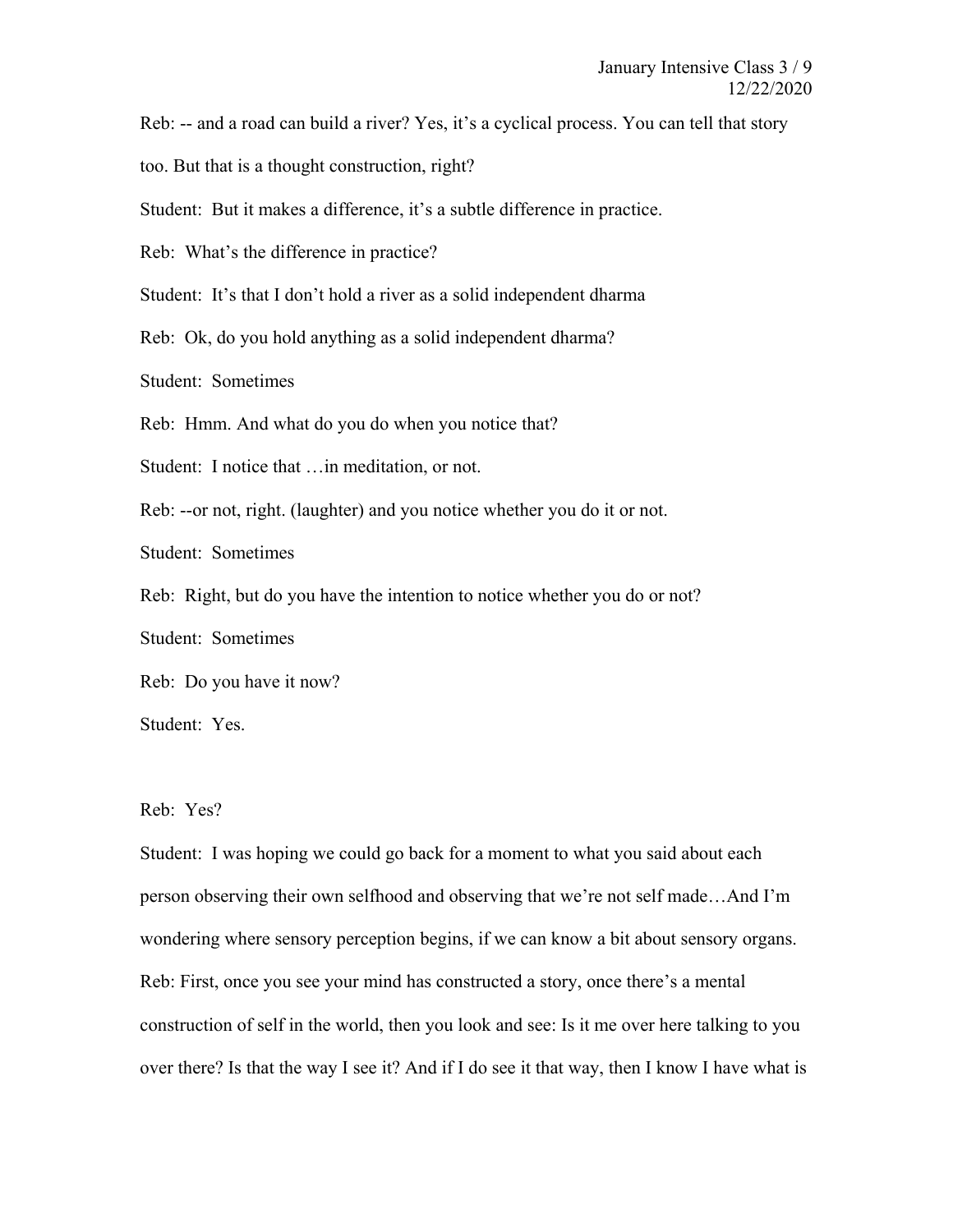called delusion. And by studying this pattern of delusion, I will see that the way I come to be at this particular moment, is through the experience of seeing you and talking to you. Those phenomena arise, and then I'm created by that. That is the accurate way of seeing how I come to be.

In the realm of karma we represent the sensory world through a cognitive construction of that world. Then, in that presentation, we see ourselves as separate, but in the actual arising of our sensations we are not something separate. It's not like "I" have an experience of color. There's really the experience of color. There's not a separate self having that experience. The self is the experience of color. The way I'm experiencing color is really who I am. I'm nothing but the experience of color at that moment. We tend to think that there's a self that has the experience or the self that knows, rather than the just knowing. But there's not somebody that has knowing of the known. But we think there is. We think "I" know "you." Rather than (breaks into song), "Getting to know you, getting to know all about you." That's all. That's the case where the river breaks through the road.

Student: In song.

Reb: In song, yeah.

Student: So road construction is necessary to live in daily life?

Reb: Yes, definitely in daily life, but even in any old way. When there's life, there's knowing. When there's knowing, there's life. And when there's knowing, there's mental activity, there's road construction. And the consequence of road construction is roads.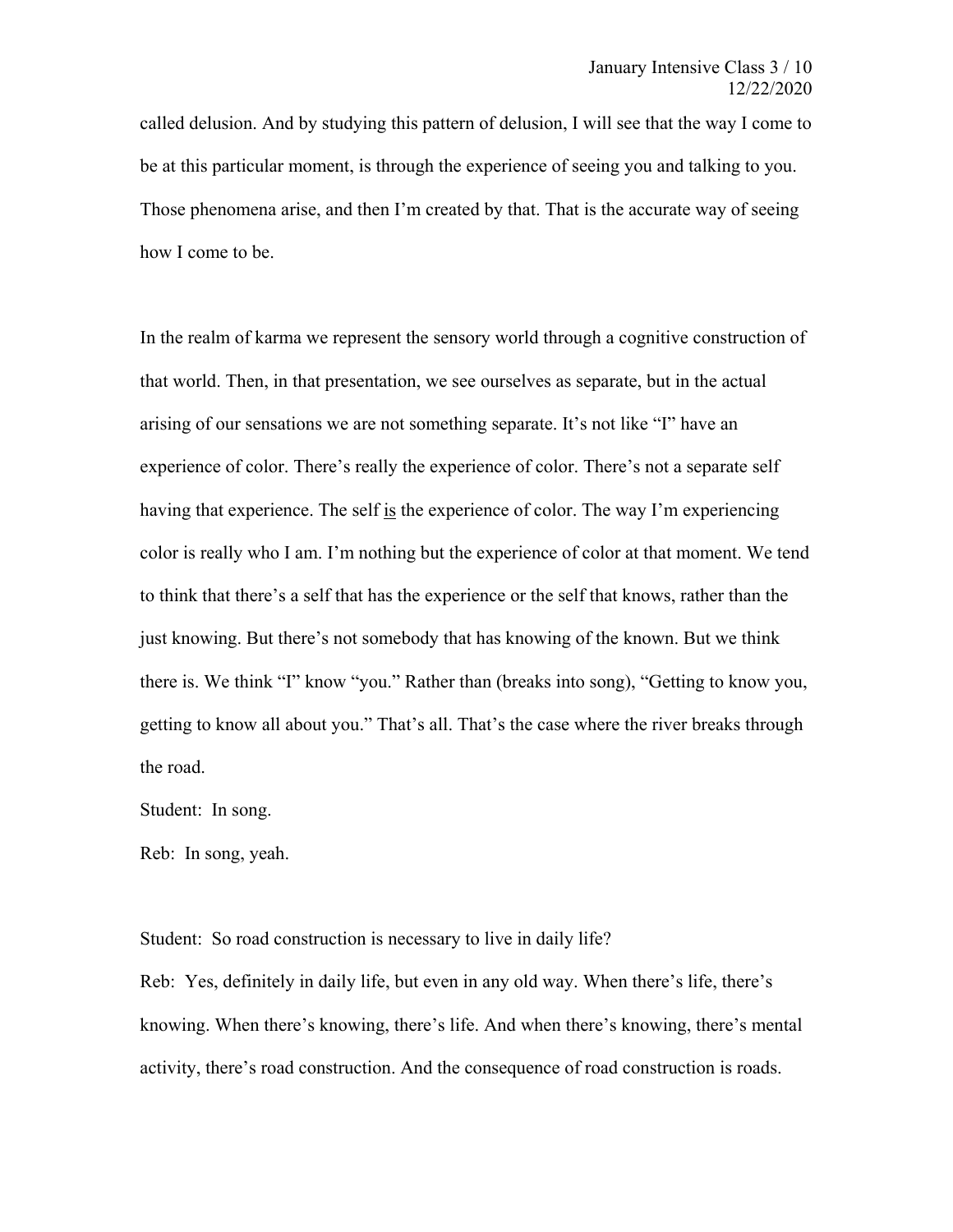Student: So if we choose to live functionally in the world, we always have to feel that alienating sense of lack?

Reb: Well, yes, but even if you don't choose to live in the world, what is the alternative? Is there an alternative to that?

Student: Death.

Reb: Would you choose death? Anyway, if you have an alternative to living in the world, tell me about it, but I think we're living in the world, and we really don't have an alternative to mental construction. Mental construction comes with every experience. It's my experience that everybody's thinking all the time. Everybody's active. I don't know any inactive people.

Sometimes people say to me, "What should I do?" I say, well, you're doing something right now. You're asking me, what should I do. That's a big, active thing you're doing. But you don't notice it. Asking the question, "What should I do?" is road building. It creates worlds. If you say, "What shouldn't I do?"-- that's also an action, a mental construction. That's a story. It's a short one, but it's a story. If you don't say, "What should I do?" and you keep quiet, that's what you're doing. You're doing, "I'm not going to say anything." That's a big part of Zen. Zen is, we're not going to talk about the following topics today (laughter).

So we have no choice but to be road builders. We're going to be active all the time. Sometimes we seem to be able to pay attention to our road building, and, most of the time, not pay attention to it. Not paying attention to it is a great disaster. Paying attention to it is an aster. (laughter) That's English etymology: *aster* means *star*. *Disaster* means wrecking the stars. If we pay attention to the stars, things go well. Our vision will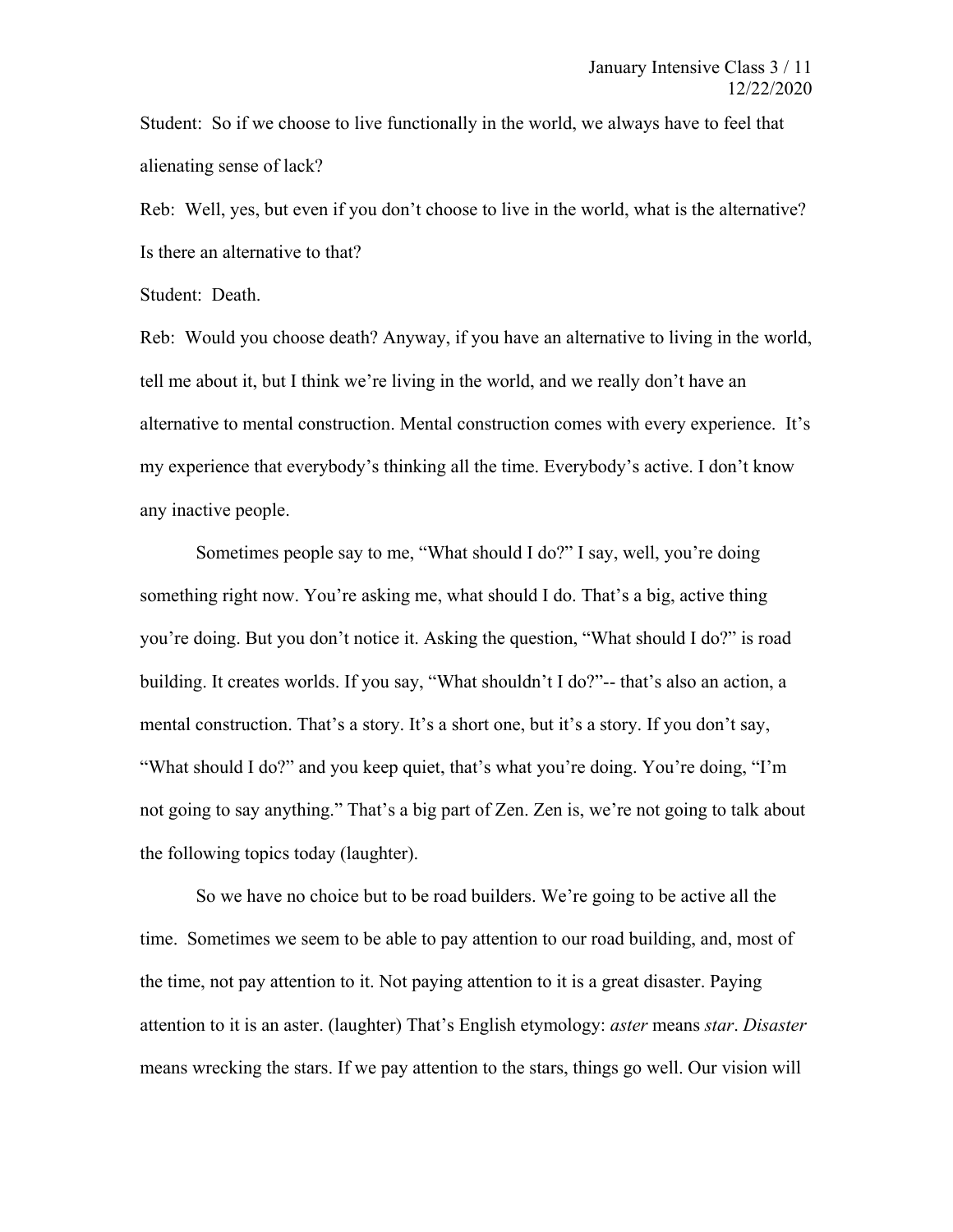improve. The stars will get healthier. If we don't pay attention to the stars, it will be disaster. There'll be pain and misery, and desire and longing and lack and pain.

Student: Even if we pay attention, we will still feel lack and pain, a little bit? Reb: Maybe a lot, maybe a lot. But the feeling of alienation and lack is part of the education about causes and conditions of storytelling. I'm telling you about the story telling. I'm telling you, you're telling stories. I'm telling you, you're thinking. I'm telling you, you have intentions. Buddhist psychology is saying you always have intentions every moment. You are always actively constructing worlds in your mind. And that construction comes because we're feeling alienated and lacking and afraid. Seeing the reasons why you're doing the thought construction should help. Part of the causes and conditions of the storytelling is fear of direct experience, longing for direct experience, the creation of a self to defend against direct experience, a sense of lack because of the creation of the sense of self, and so on. If we study the causes and conditions of this karma, our vision will become correct. We will see the way things actually happen and then there will be no fear, no longing, no lack, and no alienation. But it requires clear vision for these things to be dropped.

So karma makes problems, is a problem, and comes from problems. Originally, we have an unenlightened state, and to cope with it, we create this karma. Then the karma creates more problems. Studying the cause and effect of karma and how it chokes us and suffocates us and how we struggle with it, seeing the reason for constructing something that's bad for us helps our vision become clear, and when our vision becomes clear, the problem is resolved. The cognitive processes which create this entrapment are appeased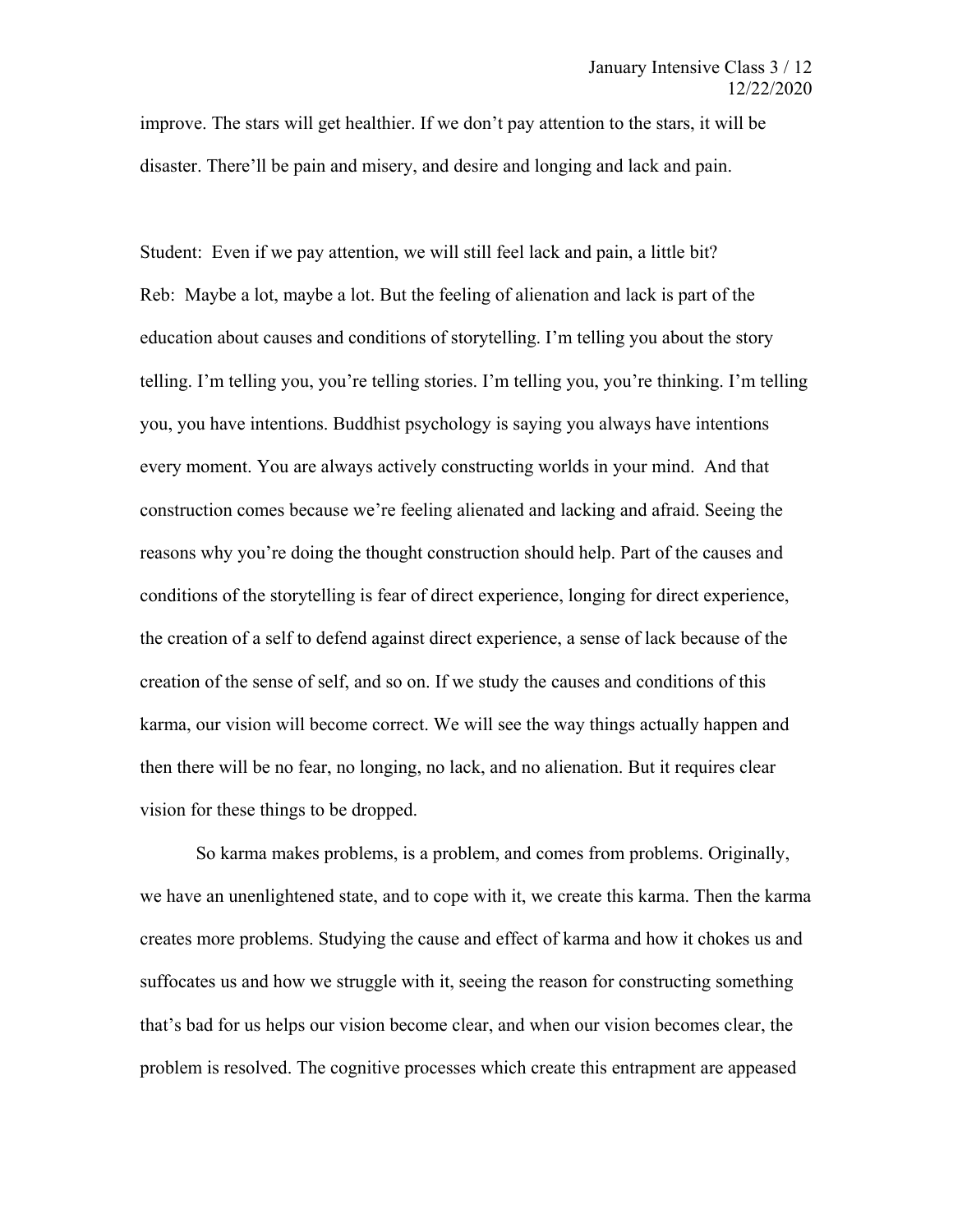or dropped. There's a transformation of the process of cognition, the mental construction.

When you have clear vision you are very functional. You are a great compassionate being. Which is the point of all this.

## *[resume here]*

Student: I had this story coming here that I was tired, and that I didn't think I could take on any more. As I was sitting here, I realized my intention was actually not to listen. When I saw this, I also saw there was a greater intention to listen, but I couldn't. I was tired, and there was already too much. When you see this intention, what then? Reb: OK, you saw that intention, so that's a kind of mental construction. There is a direct experience in which you were listening. It wasn't your intention, but you were. You actually were listening, and you were saying that you weren't going to. Student: I noticed I was having trouble listening. Like I said, there was another intention that I actually did want to listen.

Reb: So you could also say, I'm having trouble listening, and that is a thought construction. Right? Somebody else could say you listen really well. That's their thought construction. Then you make a story that you're doing pretty well. Ok? Student: --But I believed it, because I really felt I wasn't listening.

Reb: Then you're also noticing that you believe your thought constructions. You believe, "I'm having fun studying Zen today." Or, "I'm not having fun studying Zen today." "I'm having trouble listening." "This is a good class." "This is a bad class."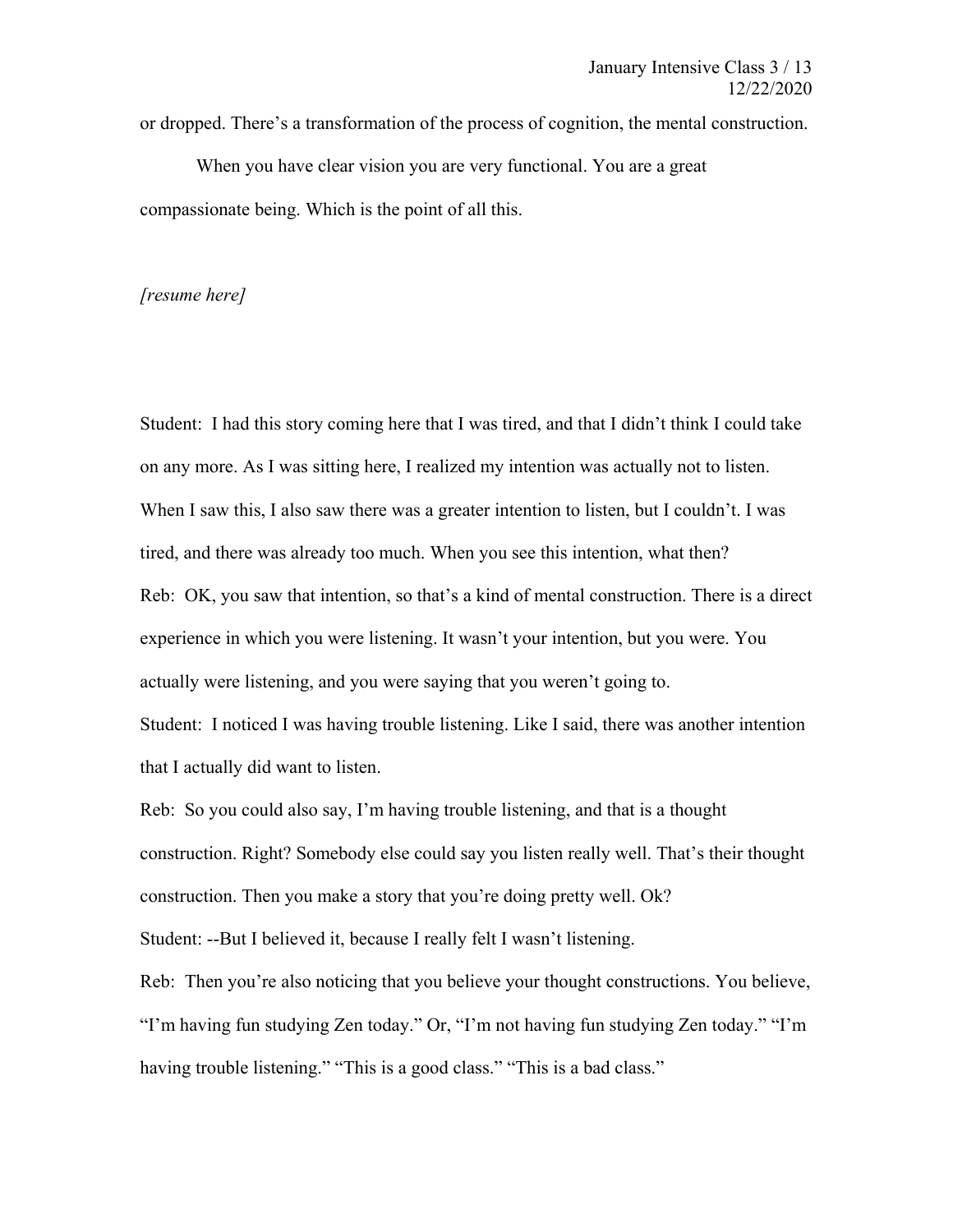## Student: All these are stories

Reb: They're all stories, yeah. They're all karma. Those are intentions. It may not be clear that there's an intention there, but intention is in some sense an implication of the way you see things.

Student: I may not be clear about the story, but later I see what the intention is in that story.

Reb: It is definitely the case that we often can't see what our intention is. The mind can create an intention which is very foggy and ambivalent. Dogen recommends, for himself and others, to pay close attention to these patterns of consciousness which are happening every moment. You were doing that. And you reported your research.

At the beginning of the Ahbidharmakosha, Vasubandu says, "What is Ahbidharma?" *Ahbidharma* means literally, "highest dharma." *Ahbi* means "highest" or "approach to." "Approach to the highest dharma": that's the etymology of it. And so, what is Ahbidharma? It is wisdom. And what is wisdom? It is discernment of dharmas. "Dharma" in this case means discernment of phenomena. All phenomena occur within cognition; all cognitions come with a pattern of relationship among everything that is happening at that moment which is called intention, volition, thinking, or the story of what's happening at that moment. So by investigating this field of phenomena we come to discern phenomena, and we come to have wisdom, clear vision. And the lessons are being supplied every moment. We don't have any moments when we don't have a field of phenomena to be aware of. Every moment is a chance, so you can take a big break now for a long time because after you come back there will be plenty left to do. But you